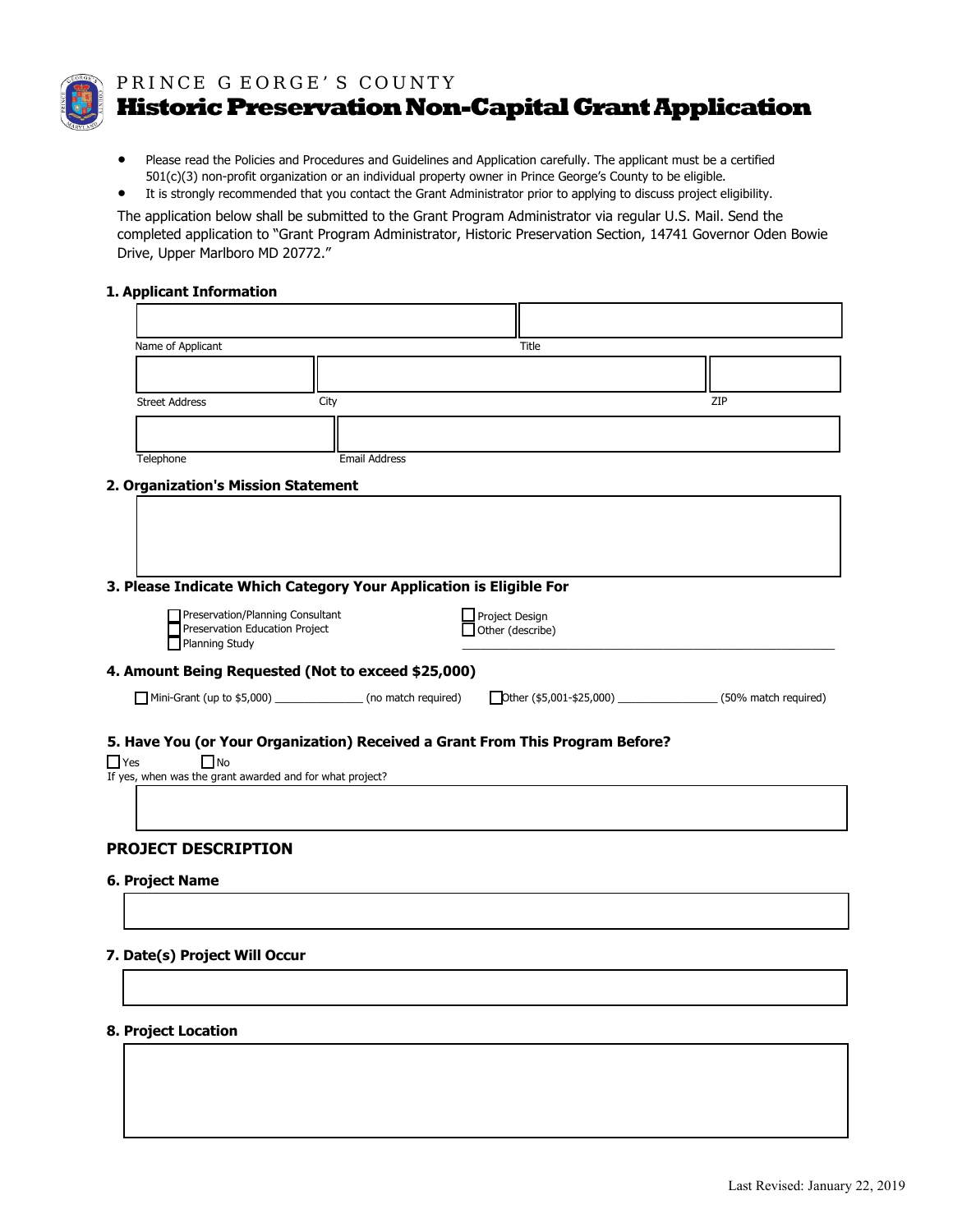# **IF THE PROJECT INVOLVES A HISTORIC RESOURCE, PLEASE COMPLETE QUESTIONS 9, 10, 11**

|                | 9. Name of Historic Site, Historic Resource, and/or Historic District |
|----------------|-----------------------------------------------------------------------|
| Owner          |                                                                       |
| <b>Address</b> |                                                                       |
|                | Date(s) of Construction                                               |

**Is the Project Site Recognized as Having Architectural/Cultural/Historical Significance By Any of the Following Designation Programs?**

| <b>Individually Listed in the National Register of Historic Places</b> | <b>Eligible</b><br>Year<br>No<br>Yes<br>$\mathbf{I}$ |
|------------------------------------------------------------------------|------------------------------------------------------|
| <b>Contributing Property to a National Register Historic District</b>  | $\mathbf{1}$                                         |
| <b>County Historic Site or District</b>                                | $\mathbf{1}$                                         |
| <b>County Historic Resource</b>                                        |                                                      |

**Other**

**10. Describe the Project Site and Explain its Architectural/Cultural/Historical Significance**

**11. What is the current use of the site?**

#### **12. Project Narrative**

Describe the proposed project and indicate the purposes for which the funds requested will be used? Describe any products that will result from this project.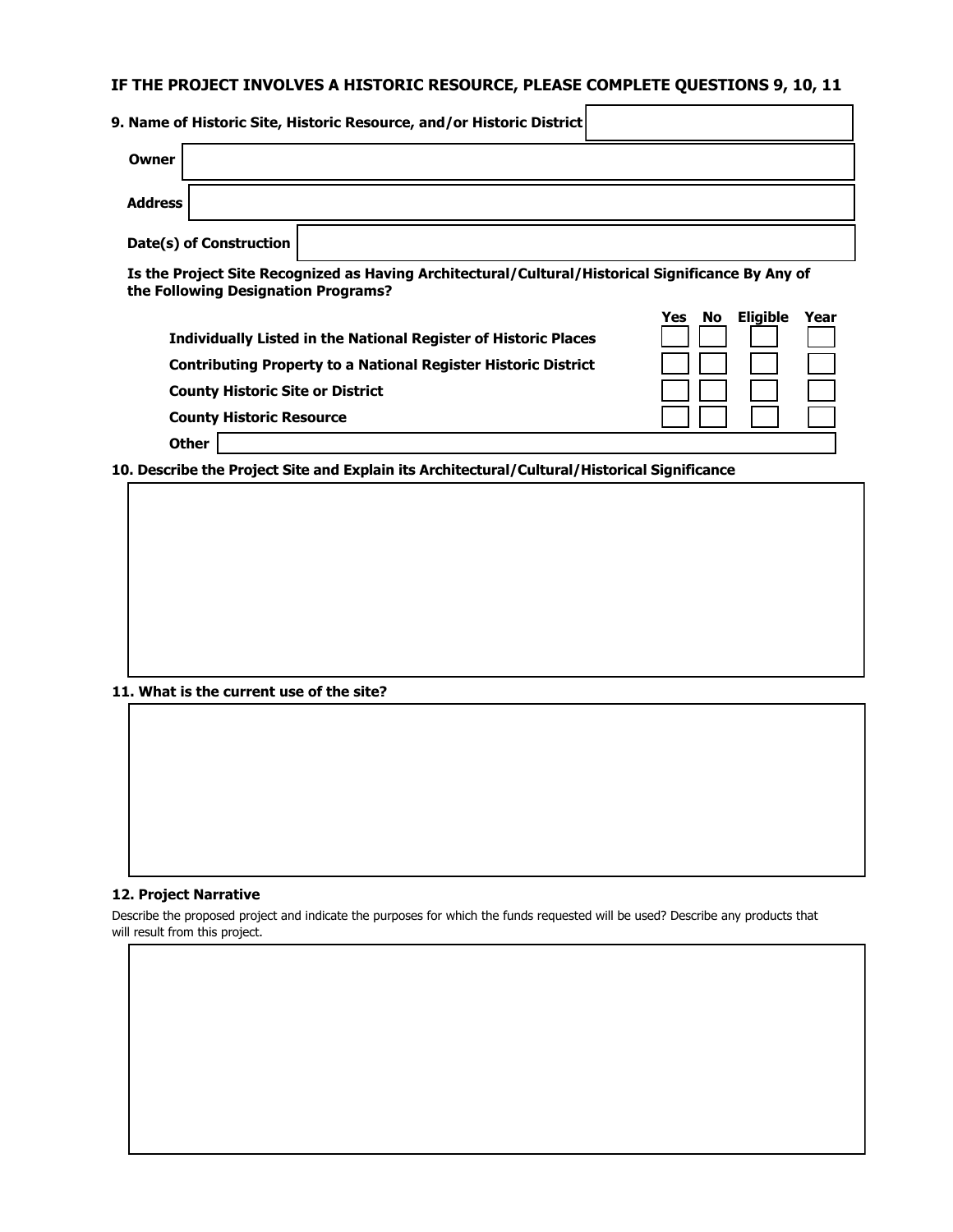#### **13. Project Rationale**

Describe the proposed project and indicate the purposes for which the funds requested will be used? Describe any products that will result from this project.

### **14. Project Schedule**

What is the project schedule? When will the portion for the project to be funded by the grant be completed?

### **15.**

Describe future plans for the project beyond this grant application. How will consultant reports be utilized, how will educational materials be distributed, how will educational programs become sustainable?

### **16.**

Have any other organizations/professionals been involved in or provided guidance for this project? Please indicate names and involvement.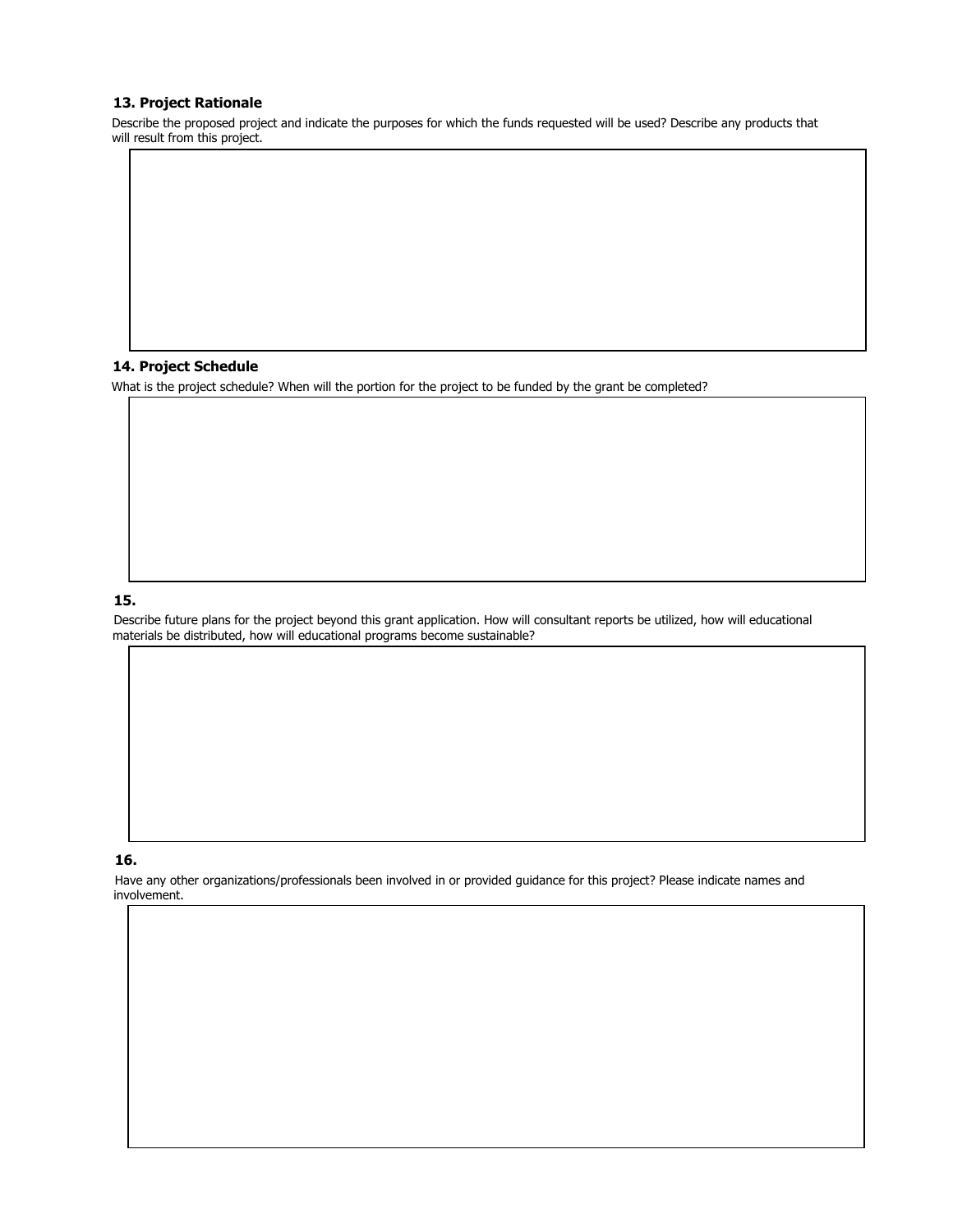### **17.**

If applicable, has a consultant been chosen for this project? If yes, please provide name, contact information, and resumé. If no, please indicate process of determining consultant.

# **18.**

How will the county's support of this project be recognized?

### **19. Budget**

Please list the total project cost, breaking down the major project expenses. **Please list the total project cost, breaking down the major project expenses. Project income should equal or match project expenses.** 

Note: Please indicate the source(s) of matching funds, if applicable, and how they will be secured.

| <b>DESCRIPTION</b> | <b>INCOME</b> | <b>EXPENSES</b> |
|--------------------|---------------|-----------------|
|                    |               |                 |
|                    |               |                 |
|                    |               |                 |
|                    |               |                 |
|                    |               |                 |
| <b>TOTALS</b>      | \$0.00        | \$ 0.00         |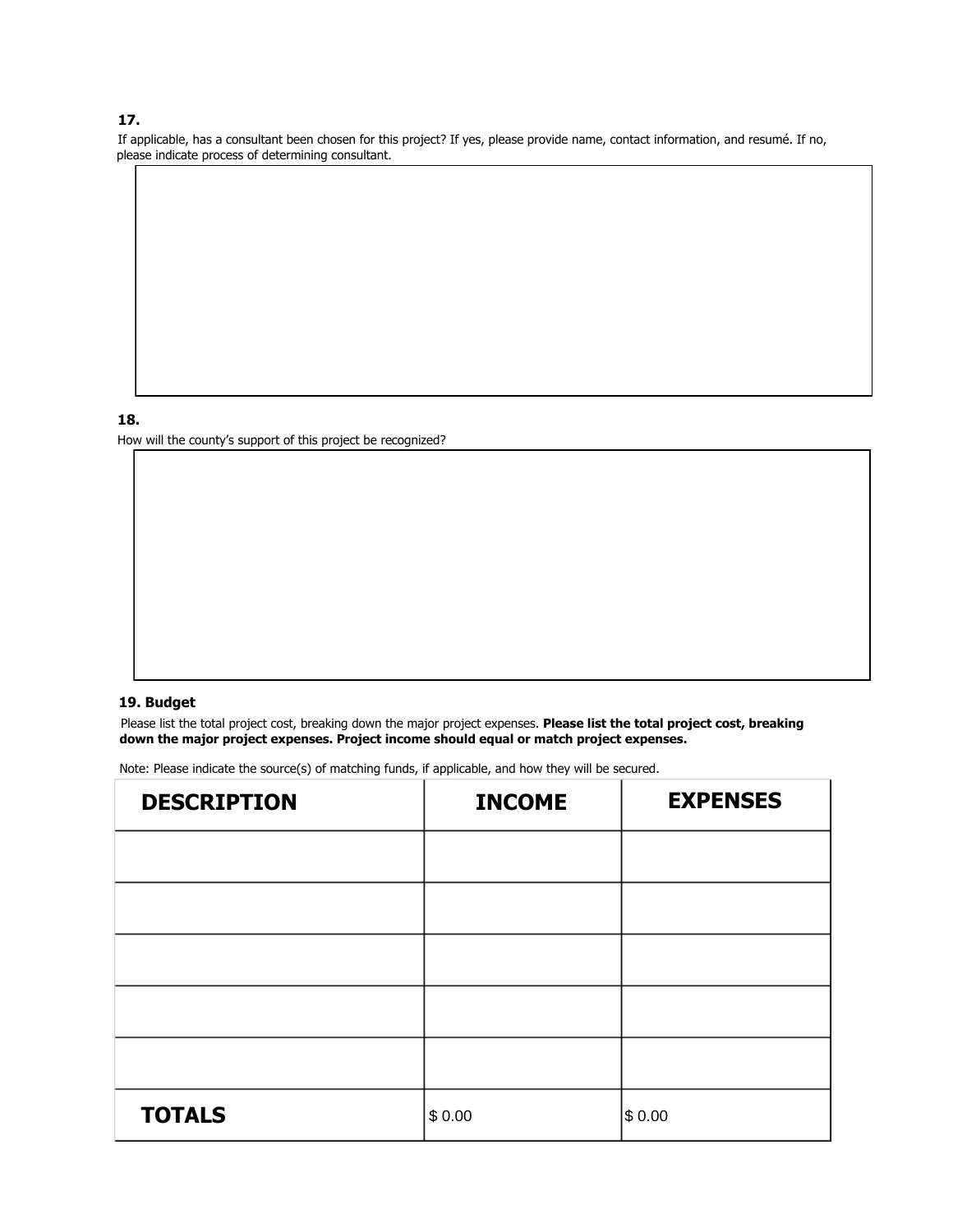#### **20. Budget Attachments**

Please include:

\_\_ A list of your organization's Board of Directors/Trustees

 $\Box$  Organizational Budget

\_\_ Internal Revenue Service determination letter of tax-exempt status

\_\_ Résumé or CV of consultant or other professional working onproject

 $\Box$  Photographs of project (if applicable)

 $\Box$  News articles about your project (if applicable)

**CERTIFICATION** – Grant must be certified by executive director or board chairman/president. I acknowledge that a final report is due upon completion of the portion of the project that has been funded by this grant program.

I have been authorized by the applicant to submit this application for funding from the Prince George's County Historic Preservation Non-Capital Grant Program

| <b>TITLE</b> |
|--------------|
|              |
| <b>DATE</b>  |
| SIGNATURE    |